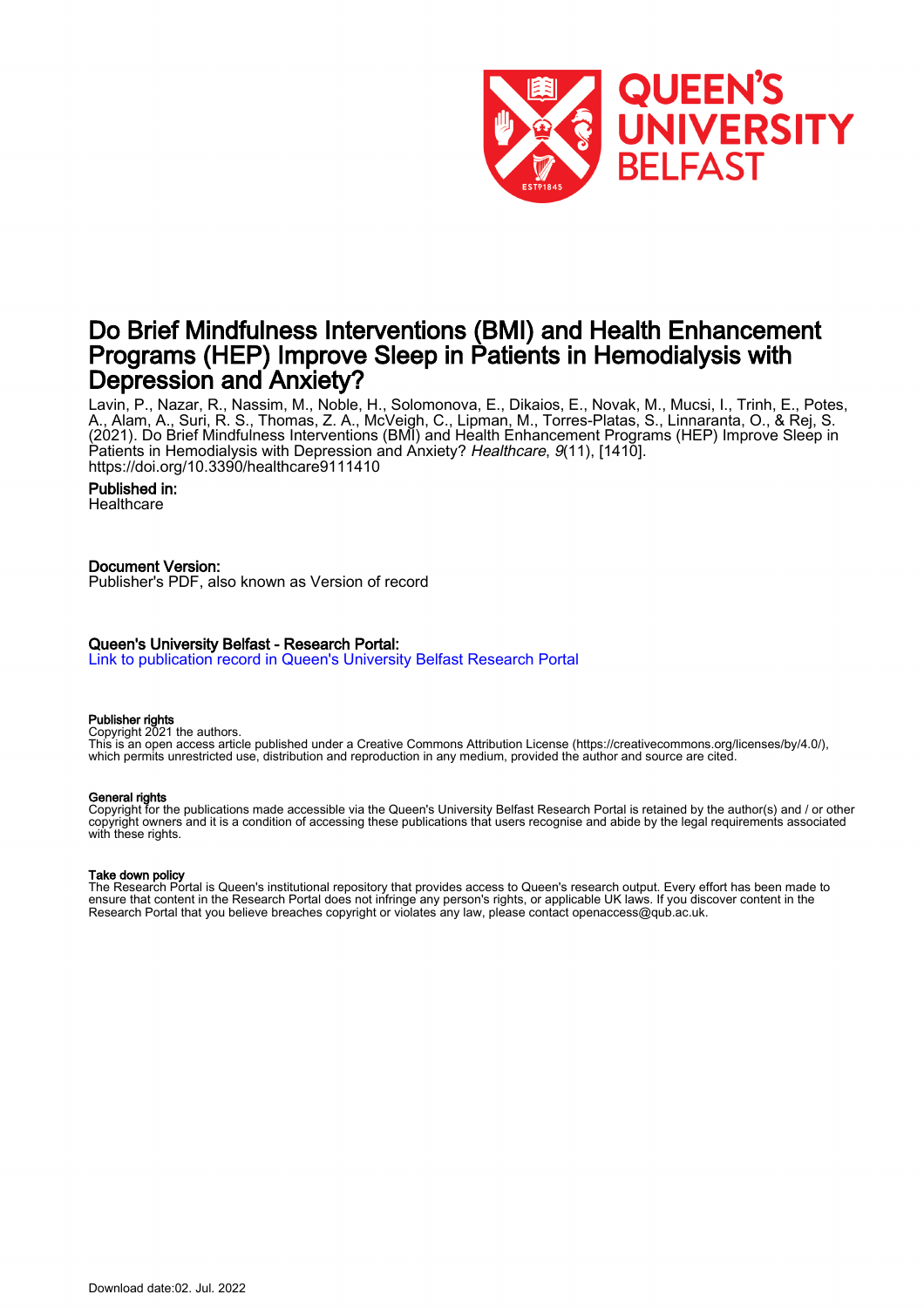



# *Article* **Do Brief Mindfulness Interventions (BMI) and Health Enhancement Programs (HEP) Improve Sleep in Patients in Hemodialysis with Depression and Anxiety?**

Paola Lavin <sup>1[,](https://orcid.org/0000-0002-5190-8399)</sup>\*<sup>,†</sup>®, Rim Nazar <sup>1,†</sup>, Marouane Nassim <sup>1</sup>, Helen Noble <sup>2</sup>®, Elizaveta Solomonova <sup>[3](https://orcid.org/0000-0002-3733-8676)</sup>®, Elena Dikaios <sup>1</sup>, Marta Novak <sup>4,5</sup>, Istvan Mucsi <sup>6</sup>, Emilie Trinh <sup>7</sup>, Angela Potes <sup>3</sup>, Ahsan Alam <sup>3</sup>, Ri[ta S](https://orcid.org/0000-0002-0383-7215). Suri <sup>7,8</sup>, Zoe Thomas <sup>3</sup>, **Clare Mc Veigh <sup>2</sup> [,](https://orcid.org/0000-0001-9691-6766) Mark Lipman 7,8, Susana Torres-Platas <sup>1</sup> , Outi Linnaranta 3,9,‡ and Soham Rej 1,2,‡**

- <sup>1</sup> McGill Meditation and Mind-Body Medicine Research Clinic and Geri-PARTy Research Group, Lady Davis Research Institute and Jewish General Hospital, McGill University, Montreal, QC H3T 1E2, Canada; rim\_nazar@hotmail.com (R.N.); marouane.nassim@mail.mcgill.ca (M.N.); elena.dikaios@mail.mcgill.ca (E.D.); gabriela.torresplatas@mail.mcgill.ca (S.T.-P.); soham.rej@mcgill.ca (S.R.)
- <sup>2</sup> School of Nursing and Midwifery, Queen's University Belfast, Belfast BT9 7BL, UK; helen.noble@qub.ac.uk (H.N.); clare.mcveigh@qub.ac.uk (C.M.V.)
- <sup>3</sup> Department of Psychiatry, McGill University, Montreal, QC H3A 1A1, Canada; liza.solomonova@gmail.com (E.S.); angela.potesholguin@mail.mcgill.ca (A.P.); ahsan.alam@mcgill.ca (A.A.); zoe.thomas@mcgill.ca (Z.T.); outi.linnaranta@thl.fi (O.L.)
- Psychiatry Centre for Mental Health, University Health Network, Toronto, ON M5S 1A1, Canada; Marta.Novak@uhn.ca
- <sup>5</sup> Department of Psychiatry, University of Toronto, Toronto, ON M5S 1A1, Canada<br><sup>6</sup> Meltianon Transplant Program Division of Nephralogy University of Tanata Targ
- <sup>6</sup> Multiorgan Transplant Program, Division of Nephrology, University of Toronto, Toronto, ON M5S 1A1, Canada; istvan.mucsi@utoronto.ca
- <sup>7</sup> Research Institute of the McGill University Health Center, Department of Nephrology, McGill University, Montreal, QC H3A 0G4, Canada; emilie.trinh@mcgill.ca (E.T.); rita.suri@mcgill.ca (R.S.S.); mark.lipman@mcgill.ca (M.L.)
- <sup>8</sup> Department of Nephrology, Jewish General Hospital, Montreal, QC H3T 1E2, Canada
- <sup>9</sup> The Finnish Institute for Health and Welfare, 00271 Helsinki, Finland
- **\*** Correspondence: maria.lavingonzalez@mail.mcgill.ca
- † Shared first authorship.
- ‡ Shared last authorship.

**Abstract:** (1) Objective: to determine if a brief mindfulness intervention (BMI) and a health education program (HEP) could improve measures of insomnia in patients undergoing hemodialysis. (2) Methods: this was a planned secondary analysis of a randomized controlled trial of BMI vs. HEP for hemodialysis patients with depression and/or anxiety symptoms. The primary outcome for the analysis was the Athens Insomnia Scale (AIS). The secondary outcome was consolidation of daily inactivity (ConDI), an actigraphy measure that describes sleep continuity and is based on a sleep detection algorithm validated by polysomnography. We also explored whether changes in AIS and ConDI were associated with changes in depression, anxiety, and quality of life scores over 8-week follow-up. (3) Results: BMI and HEP groups did not differ significantly from one another. Exposure to BMI or HEP improved sleep quality (baseline AIS 9.9 ( $\pm$ 5.0) vs. 8-week follow-up 6.4 ( $\pm$ 3.9),  $(V = 155.5, p = 0.015)$ ), but not ConDI. Improvements in AIS were associated with lower depression scores (Rho =  $0.57$ ,  $p = 0.01$ ) and higher quality-of-life scores (Rho =  $0.46$ ,  $p = 0.04$ ). (4) Conclusions: mindfulness and HEP may be helpful interventions to improve self-reported sleep quality in patients undergoing hemodialysis. Decreases in insomnia scores were associated with decreased depression symptoms and increased quality of life scores.

**Keywords:** mindfulness; hemodialysis; sleep; actigraphy; meditation; psychosocial intervention



**Citation:** Lavin, P.; Nazar, R.; Nassim, M.; Noble, H.; Solomonova, E.; Dikaios, E.; Novak, M.; Mucsi, I.; Trinh, E.; Potes, A.; et al. Do Brief Mindfulness Interventions (BMI) and Health Enhancement Programs (HEP) Improve Sleep in Patients in Hemodialysis with Depression and Anxiety?. *Healthcare* **2021**, *9*, 1410. [https://doi.org/10.3390/](https://doi.org/10.3390/healthcare9111410) [healthcare9111410](https://doi.org/10.3390/healthcare9111410)

Academic Editors: Alessandra Gorini and Axel Steiger

Received: 23 July 2021 Accepted: 11 October 2021 Published: 21 October 2021

**Publisher's Note:** MDPI stays neutral with regard to jurisdictional claims in published maps and institutional affiliations.



**Copyright:** © 2021 by the authors. Licensee MDPI, Basel, Switzerland. This article is an open access article distributed under the terms and conditions of the Creative Commons Attribution (CC BY) license (https:/[/](https://creativecommons.org/licenses/by/4.0/) [creativecommons.org/licenses/by/](https://creativecommons.org/licenses/by/4.0/)  $4.0/$ ).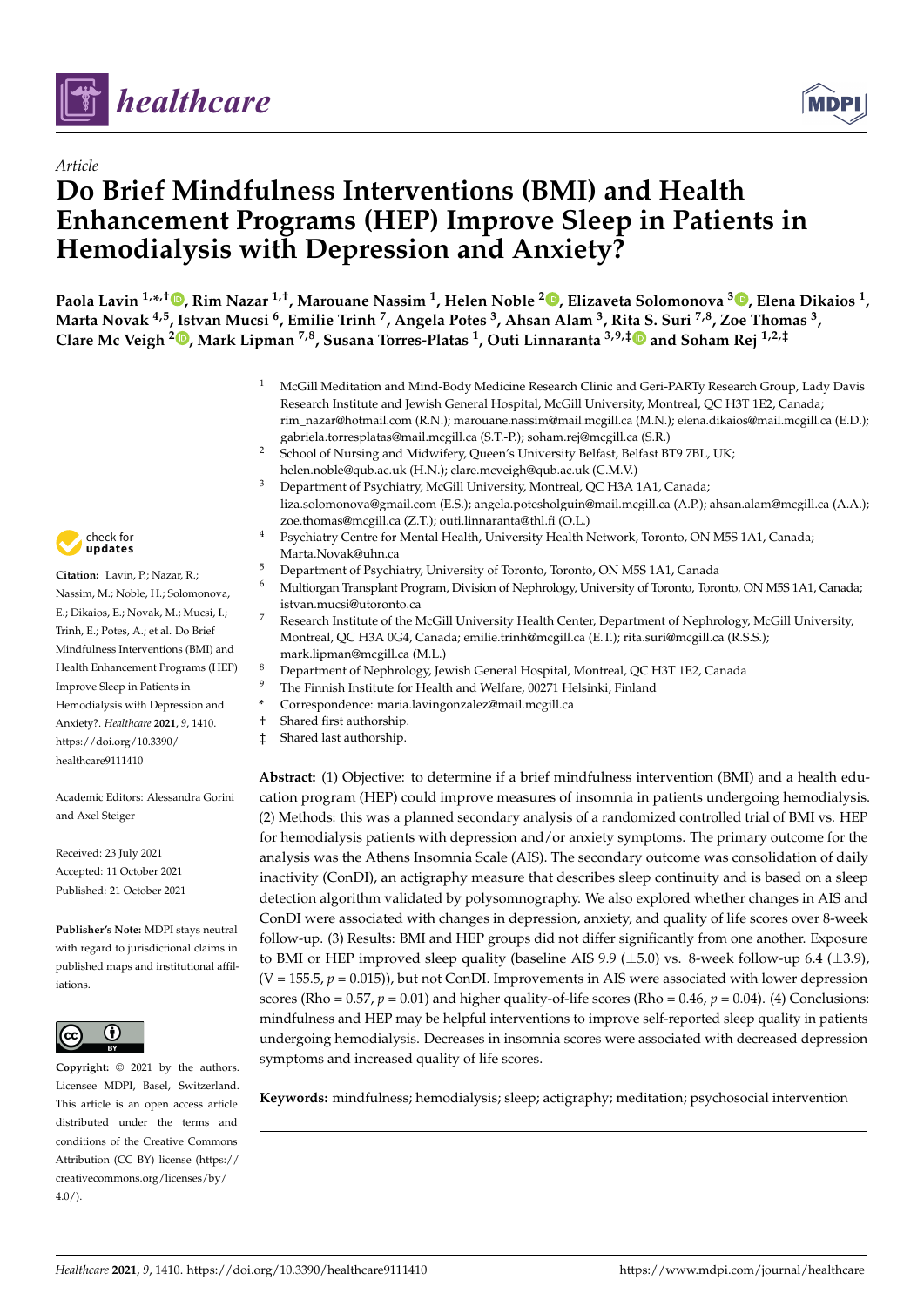#### **1. Introduction**

Sleep disorders are common in dialysis patients with a mean prevalence of 60% [\[1\]](#page-7-0), while the prevalence observed in the general population is 4% to 29% [\[2\]](#page-7-1). In hemodialysis patients, insomnia may lead to other complications including higher mortality [\[3\]](#page-7-2) and lower quality of life [\[4\]](#page-7-3). Sleep problems are often attributed to a large body mass index, inflammatory status, low nutritional indices, comorbid anxiety or depression, inadequate dialysis, and overnight rostral fluid shift [\[5\]](#page-7-4). Pharmaceutical treatments such as sedative antidepressants and anxiolytics remain common interventions; however, concerns exist about habituation and complications such as drowsiness, sedation, confusion, and increased risk of falls [\[6](#page-7-5)[,7\]](#page-7-6). Thus, non-pharmacological strategies such as promotion of sleep hygiene, exercise and cognitive and psychological approaches should be considered [\[1\]](#page-7-0).

Research over the past two decades widely supports that mindfulness meditation exerts beneficial effects on physical and mental health [\[8](#page-7-7)[–12\]](#page-7-8). Mindfulness denotes a state of consciousness that is characterized by an intentional and non-judgmental awareness of present experiences, rather than attempts to alter current experience or to eliminate them from awareness. Multiple studies have suggested that mindfulness meditation may be effective in treating some aspects of sleep disturbance [\[13](#page-7-9)[–15\]](#page-8-0). A meta-analysis suggested that its practice may facilitate telomerase enzyme functioning, which is associated with health and mortality [\[16\]](#page-8-1). The psychological process model of sleep postulates that mindfulness can influence sleep by altering psychological factors related to sleep (e.g., awareness, decentering, acceptance, readiness to change, and motivation) [\[13\]](#page-7-9). A metaanalysis on mindfulness-based treatments for insomnia reported a reduction of symptoms and higher sleep quality compared to psychological placebos and waitlist controls [\[14\]](#page-8-2). However, previous mindfulness-based interventions for patients receiving hemodialysis have used large group trainings, long individual sessions or a combination of these, which poses a limitation for everyday implementation. Our alternative delivery design within an RCT explored the effectiveness of brief interventions across 8 weeks, assisted by simple audiovisual technology to address the resource-intensiveness of traditional group and individual mindfulness training, usually limited within the context of clinical care.

We performed a secondary analysis of an 8-week follow-up randomized controlled trial (RCT) of Brief Mindfulness Intervention (BMI) vs. Health Enhancement Program (HEP) for patients undergoing hemodialysis treatment who experience depression/anxiety symptoms. Our primary hypothesis was that BMI or HEP would decrease insomnia scores, as measured by Athens Insomnia Scale (AIS) and consolidation of sleep (ConDI) by actigraphy. Our secondary hypothesis was that BMI would have a superior effect on sleep quality compared to HEP. Our exploratory hypothesis was that lower insomnia scores would be associated with less severe depression and anxiety, and higher scores of quality of life.

## **2. Materials and Methods**

#### *2.1. Study Design*

The primary study was an 8-week RCT of BMI vs. HEP for patients undergoing hemodialysis treatment with symptoms of depression and/or anxiety. In that study, we recruited 55 patients from the Centre Hospitalier Universitaire de Montréal, Jewish General Hospital and McGill University Health Center (May 2017–June 2018). The study was carried out in accordance with The Declaration of Helsinki of 1975, revised in 2013 [\[17\]](#page-8-3). Participants provided written consent, and ethics approval was obtained by all sites. Further details can be found in the parent study [\[18\]](#page-8-4).

#### *2.2. Participants*

Inclusion criteria for the current study were being a patient undergoing hemodialysis treatment with depression and/or anxiety symptoms (Patient Health Questionnaire PHQ-9 score > 6 and/or General Anxiety Disorder-7 (GAD-7) > 10). Exclusion criteria were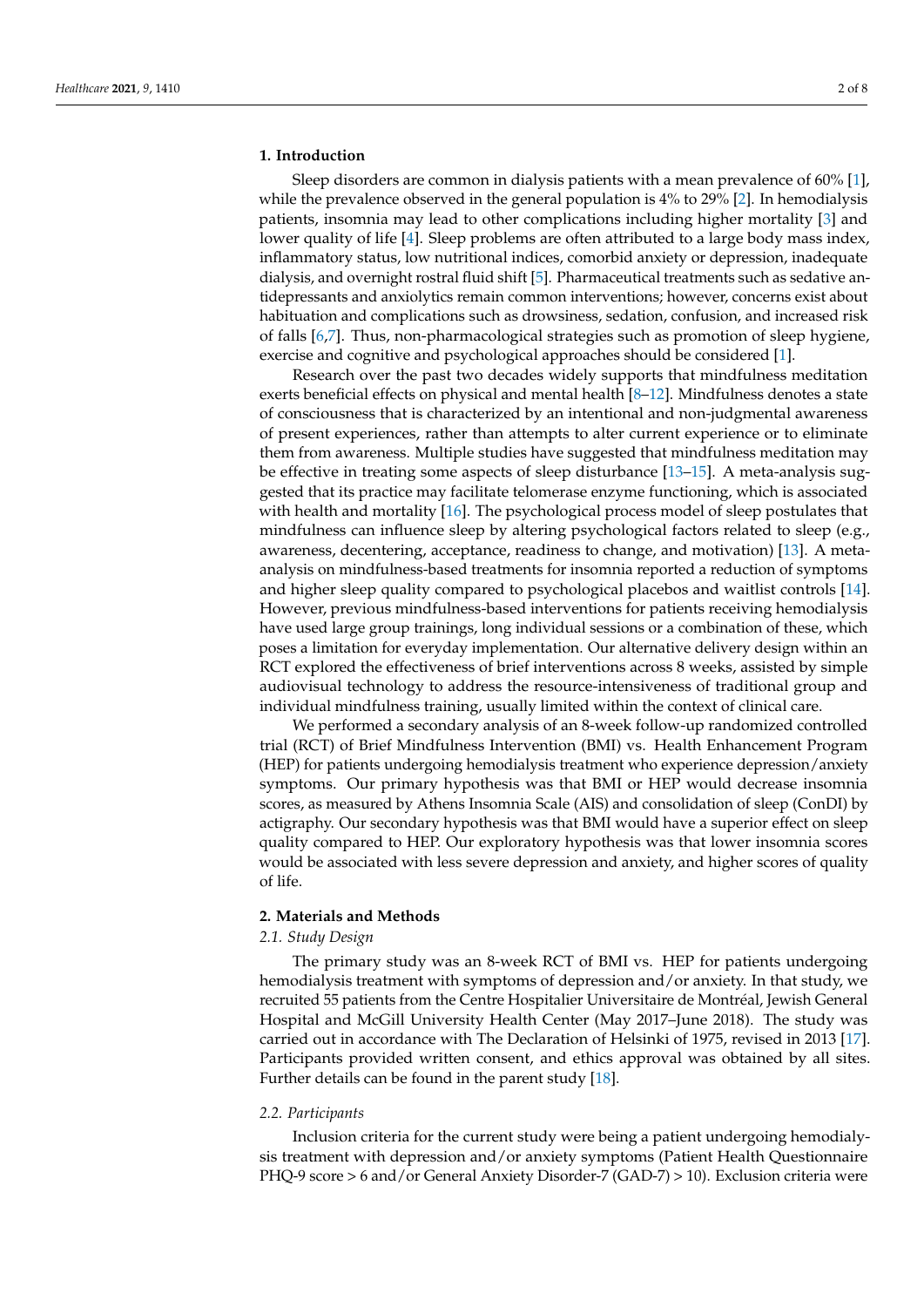suggested dementia (Mini-Cog > 3), psychosis or acute suicidal ideation clinically assessed during the initial interview.

#### *2.3. Randomization, Concealment, Blinding, and Reducing Expectancy Bias*

Randomization was stratified by site by an independent statistician. Data collectors and outcome assessors were blinded to allocation. Expectancy bias was lowered by advertising the study as "Alternative Treatments for Depression and Anxiety".

## *2.4. Intervention: Brief Mindfulness Intervention (BMI) and Active Control: Health Enhancement Program (HEP)*

While undergoing hemodialysis, participants received two chair-side 20 min sessions of BMI per week for 8 weeks. Sessions included 15 min of guided mindfulness meditation techniques drawn from mindfulness-based cognitive therapy (MBCT) [\[19\]](#page-8-5). These mindfulness meditation techniques included a body scan, mindful eating, guided breath meditation, mindful movement, and loving-kindness meditation. Techniques emphasized paying attention to specific elements of one's moment-to-moment sensory experience with a non-judgmental attitude. In addition, participants learned material about mindfulness and how to apply it to daily life. Participants could interact with the interventionist for 3–5 min after each session. Interventions were delivered in English or French via audio headsets. A 10 min daily home mindfulness practice was encouraged. One interventionist was a registered social worker with facilitator certification in MBCT and a personal mindfulness practice of over 7 years. The other was a psychologist and certified Mindfulness Based Stress Reduction (MBSR) teacher and a MBCT facilitator with over 40 years of clinical mental health experience. Both the intervention and active control programs were delivered and reviewed by the same interventionist at any given site to control for the effect of interventionist characteristics and ensure consistency.

Active Control: Health Enhancement Program (HEP) has been used as an active control in mindfulness-based intervention trials to control for several non-program-specific intervention factors including facilitator attention, expectation for positive change, treatment duration, format (e.g., individual vs. group), and time spent on at-home practice [\[19\]](#page-8-5). It was structurally equivalent to the mindfulness meditation program (two 15 min sessions per week for 8-weeks, delivered via audio headsets in groups of 4–6 participants, with 3–5 min for questions or discussion), and encouraged the same amount of home practice (implementing health-enhancing habits for 10 min daily). Each session involved educational and activity-based sessions on light exercise, sleep, stress and anxiety, nutrition, journaling, and music enjoyment with drawing [\[18\]](#page-8-4).

#### *2.5. Actigraphy Device (GENEActiv)*

Actigraphy is a procedure that records the occurrence of wrist movements over time through a wearable device similar to a watch which is used in a natural setting (e.g., everyday life). Actigraphy has been validated vs. polysomnography [\[20\]](#page-8-6) and is able to detect wakefulness and sleep. Participants wore actigraphy devices across 24 h during  $\geq$ 10 days at baseline and again  $\geq$ 10 days at 8-week follow-up.

#### *2.6. Outcome Measures: Assessed at Baseline and Post-Intervention*

The primary outcome measure was sleep quality measured by the Athens Insomnia Scale (AIS-8) [\[21\]](#page-8-7) at baseline and 8-week follow-up. AIS measures problems with sleep initiation, night awakening, total sleep, and sleep quality (insomnia  $\geq$  6). AIS has shown excellent characteristics for clinical and research use (external validity:  $r = 0.90$ ,  $p < 0.001$ ; diagnostic validity: only 1% of those responders with insomnia are misdiagnosed (i.e., NPV = 99%) and (PPV = 41%), sensitivity (93%) and specificity (85%); internal consistency:  $\alpha$  = 0.89, test retest (n = 194; within one week): r = 0.89, *p* < 0.001) [\[21\]](#page-8-7).

The secondary outcome measure was change in consolidation of sleep, measured by a novel actigraphy measure (ConDI) [\[22\]](#page-8-8), developed using a validated sleep detection algorithm [\[23\]](#page-8-9) to process the data and detect sleep continuity. The exploratory outcomes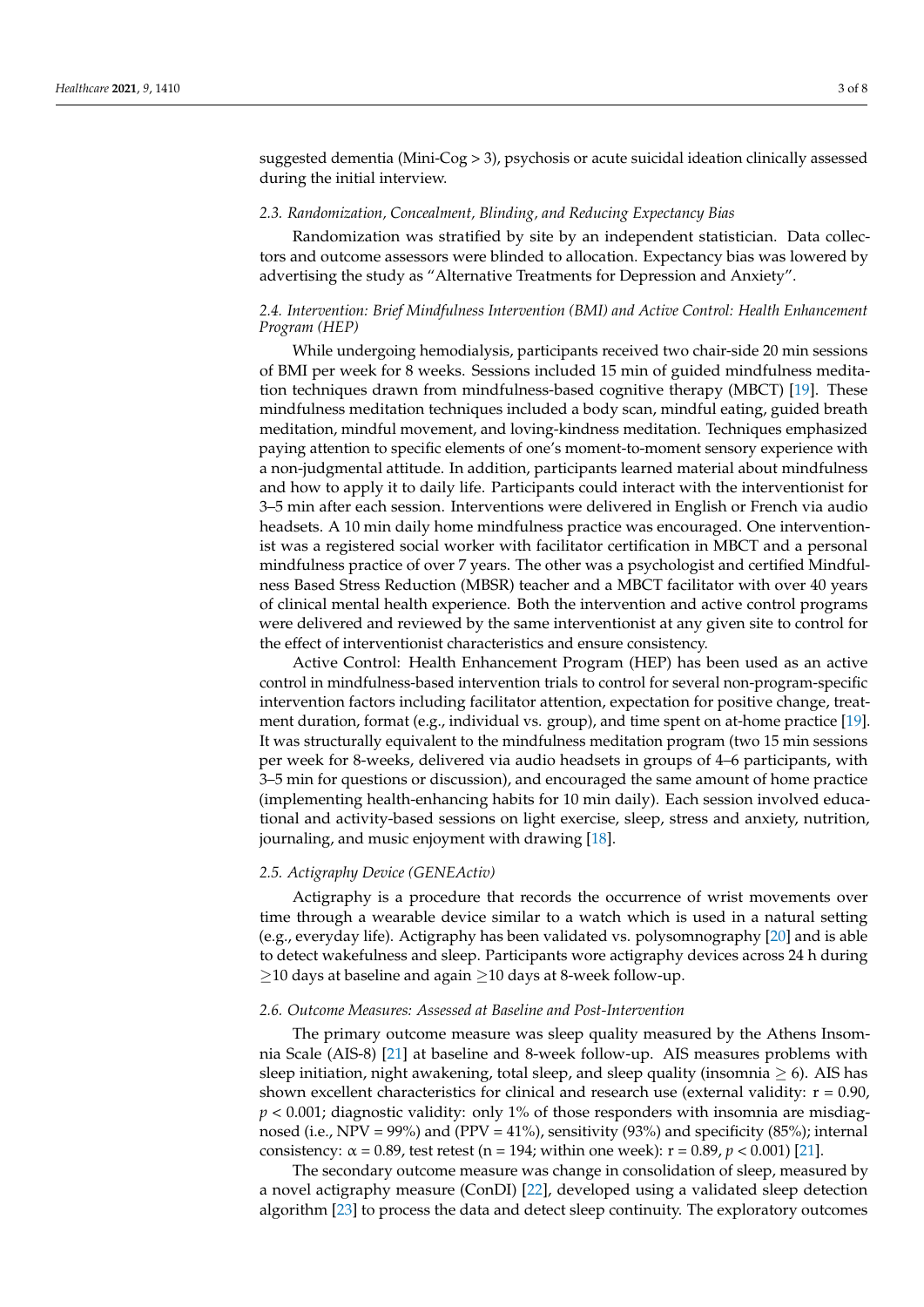were the association of AIS and ConDI scores with depression, anxiety, and quality of life (PHQ-9, GAD-7, and EQ-5D) [\[24](#page-8-10)[–26\]](#page-8-11). In our randomized sample, the groups for BMI and HEP presented differences in clinical history; however, baseline subjective and objective sleep measures showed no significant differences (AIS  $U = 37.5$ ,  $p = 0.72$  and ConDI  $U = 35$ ,  $p = 0.58$ , Mann–Whitney test).

## *2.7. Statistical Methods*

Normality of the data was assessed with the Shapiro–Wilk test. Baseline characteristics were described using independent T, Mann–Whitney U, or a chi-square test. We used Spearman's correlation to analyze the association of exposure to MBI and HEP and (1) changes in AIS and (2) changes in ConDI, as well as (3) changes in PHQ-9, GAD-7, and quality of life. We compared AIS and ConDI measures between baseline and 8-weeks using Wilcoxon signed-rank test. Comparison of interventions was analyzed with the Kruskal–Wallis test and size effects with "R-statistic" and Eta-squared using R statistic software [\[27\]](#page-8-12).

## **3. Results**

The original RCT screened 112 participants (PHQ-9, GAD-7) of whom 64 met eligibility criteria for the trial. Of these, 9 were not interested in participating and 55 were randomized. There were four participants per arm who reported to feel too tired and withdrew before the first follow-up. Patients who refused the sleep assessment reported feeling too tired during the data collection ( $n = 33$ ). Aiming to be as inclusive as possible, we considered the patients' tolerance and shortened the assessment. Priority was given to collecting PHQ9 and GAD7 (outcomes of the main study). A subset of 22 patients accepted to continue assessments and provide baseline sleep data, from which three dropped-out before the follow-up.

In our sample ( $n = 19$ ) the mean age was 68.7 ( $\pm$ 6.4), and 47% were female. Patients in both groups did not differ on baseline demographic and current clinical characteristics. The groups showed differences in clinical history; however, baseline sleep measures were comparable (Appendix [A\)](#page-6-0). For our primary objective, exposure to BMI or HEP was associated with an improvement in AIS scores (mean baseline AIS 9.9  $(\pm 5.0)$  vs. 8-week follow-up AIS 6.4  $(\pm 3.9)$ , V = 155.5,  $p = 0.015$ , Wilcoxon signed-rank test). For our secondary objective, neither of these interventions were significantly associated with changes in ConDI (median baseline consolidation,  $0.51 \pm 0.11$ , 8-week follow-up  $0.55 \, (\pm 0.15)$ ,  $V = 69$ ,  $p = 0.31$  r = 0.24 (Table [1\)](#page-4-0)). When comparing BMI to HEP, there were no significant differences in AIS scores  $(H = 13.1, p = 0.51,$  effect size:  $η<sup>2</sup> = 0.059$ ) or consolidation of sleep  $(H = 8.32, p = 0.87,$  effect size  $η^2 = 0.002$ ).

| (A) BMI and HEP        |                                                     |                                                  |                                                  |                                     |  |  |
|------------------------|-----------------------------------------------------|--------------------------------------------------|--------------------------------------------------|-------------------------------------|--|--|
| Sleep measure          | <b>Baseline</b>                                     | 8-week<br>follow-up                              | <b>Statistics</b><br>(Wilcoxon signed-rank test) | <b>Effect Size</b><br>(R statistic) |  |  |
| Athens Insomnia scale  | $9.9 \ (\pm 5.0)$                                   | $6.4 \ (\pm 3.9)$                                | $V = 155.5, p = 0.015$                           | $r = 0.559$                         |  |  |
| Consolidation of sleep | $0.51 \ (\pm 0.11)$                                 | $0.55 \ (\pm 0.15)$                              | $V = 69, p = 0.31$                               | $r = 0.24$                          |  |  |
| (B) BMI vs. HEP        |                                                     |                                                  |                                                  |                                     |  |  |
| Sleep measure          | HEP $(n = 7)$                                       | $BMI(n = 12)$                                    | <b>Statistics</b><br>(Kruskal–Wallis Test)       | <b>Effect Size</b><br>(Eta squared) |  |  |
| AIS                    | Pre $9.57 \ (\pm 2.9)$ ,<br>post 7.4 $(\pm 4.2)$    | Pre 10.1 $(\pm 6.0)$<br>post 5.8 $(\pm 3.7)$     | $H = 13.1, p = 0.51$                             | $\eta^2 = 0.059$                    |  |  |
| Consolidation of sleep | Pre $0.57 (\pm 0.06)$ ,<br>post $0.54 \ (\pm 0.04)$ | Pre 0.48 $(\pm 0.13)$<br>post $0.55 \ (\pm 0.2)$ | $H = 8.32, p = 0.87$                             | $\eta^2 = 0.002$                    |  |  |

<span id="page-4-0"></span>**Table 1.** Effects of Brief Mindfulness Intervention (BMI) and Health Enhancement Program (HEP) on Athens Insomnia Scale (AIS) and consolidation of sleep (ConDI)  $(n = 19)$ .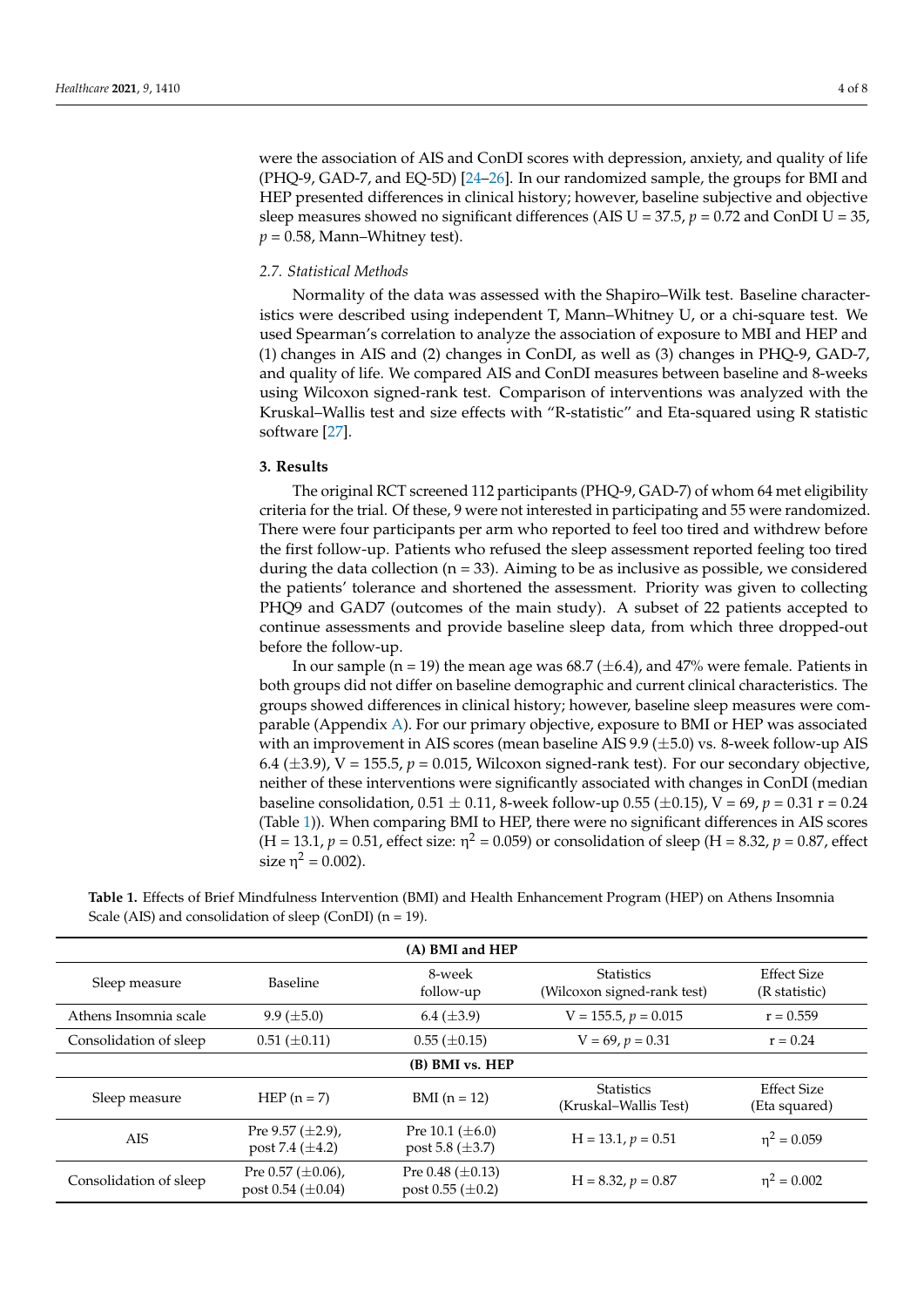We explored whether change in AIS and change in ConDI were associated with changes in depression (PHQ-9), anxiety (GAD-7) and quality of life at 8-week followup. We found that decreases in AIS scores were associated with less severe depression (Rho =  $0.57$ ,  $p = 0.01$ ) and improvements in quality of life (Rho =  $0.46$ ,  $p = 0.04$ ), but was not significantly associated with anxiety. ConDI was not associated with changes in depression, anxiety, nor quality of life (Appendix [A\)](#page-6-0).

#### **4. Discussion**

BMI or HEP was associated with clinically important reductions in self-reported insomnia over 8-week follow-up. We did not see a difference in insomnia scores between BMI and HEP exposure, likely because HEP is a strong active control, perhaps comparable to structured psychoeducation programs, with effects that could be compared to the ones observed when using cognitive behavioral therapy (CBT) [\[28\]](#page-8-13). HEP's therapeutically valid elements (e.g., healthy eating, exercise, music/art therapy) likely contributed in addition to non-specific control factors. As reported in a meta-analysis of RCTs [\[14\]](#page-8-2), the overall effect of mindfulness has been to decrease self-reported insomnia scores. Recent findings [\[29,](#page-8-14)[30\]](#page-8-15) have suggested that awareness and acceptance could be the mechanisms of mindfulness interventions in improving sleep quality, partly via reducing psychological stress. A metacognitive model of insomnia [\[31\]](#page-8-16) has proposed that increasing awareness of the mental and physical states that are present when experiencing insomnia symptoms and then learning how to shift mental processes can promote an adaptive stance to one's response to these symptoms. These metacognitive processes are characterized by balanced appraisals, cognitive flexibility, equanimity, and re-commitment to values and are posited to reduce sleep-related arousal, leading to remission from insomnia.

Reliable objective approaches for the detection and characterization of sleep problems may turn out to be relevant for clinical screening of sleep. The values from the commercially available actigraphy processing software have usually been developed in healthy subjects with regular sleep patterns and are suboptimal to alert about aberrant sleep patterns in a given patient, such as the chronically ill [\[22\]](#page-8-8). We used the algorithm validated with polysomnography by van Hees et al. [\[23\]](#page-8-9) and further modified it by adding a rolling window to determine the nighttime sleep bout. We attempted this new measure for sleep continuity (ConDI) and did not observe a correlation with improvements reported by AIS with BMI or HEP. Further development of the actigraphy measure is needed for this population.

In our sample, reductions in scores of self-reported insomnia had moderate-to-strong correlations with reductions in symptoms of depression and higher quality-of-life scores. While in this sample we are not aware which component was the main or first benefactor of the intervention, the results suggest the potential use of BMI and HEP as a clinical strategy for patients undergoing hemodialysis treatment. Substantial epidemiological evidence supports that sleep disturbance (i.e., insomnia, poor sleep quality, and/or insufficient sleep) contributes to inflammatory disease risk, and that sleep disturbance and inflammation are both thought to have a role in depression [\[32\]](#page-8-17). Interactions between sleep and inflammation mechanisms underscore the implications of sleep disturbance for inflammatory disease risk and suggest the need to address sleep as a way to modulate inflammation, depression symptoms and promote health.

Future studies might benefit from hybrid designs of online audio-visual delivery of interventions to reduce costs and improve accessibility and scalability [\[29\]](#page-8-14). Virtual mindfulness sessions may be complemented with in-person check-ins, which may be an important treatment factor for psychosocial interventions.

#### *Strengths and Limitations*

Strengths of this study include the use of an active control group and the convenience of the intervention delivery system (audio headsets and chairside interactions during hemodialysis), which allowed for easier access to treatment for patients with limited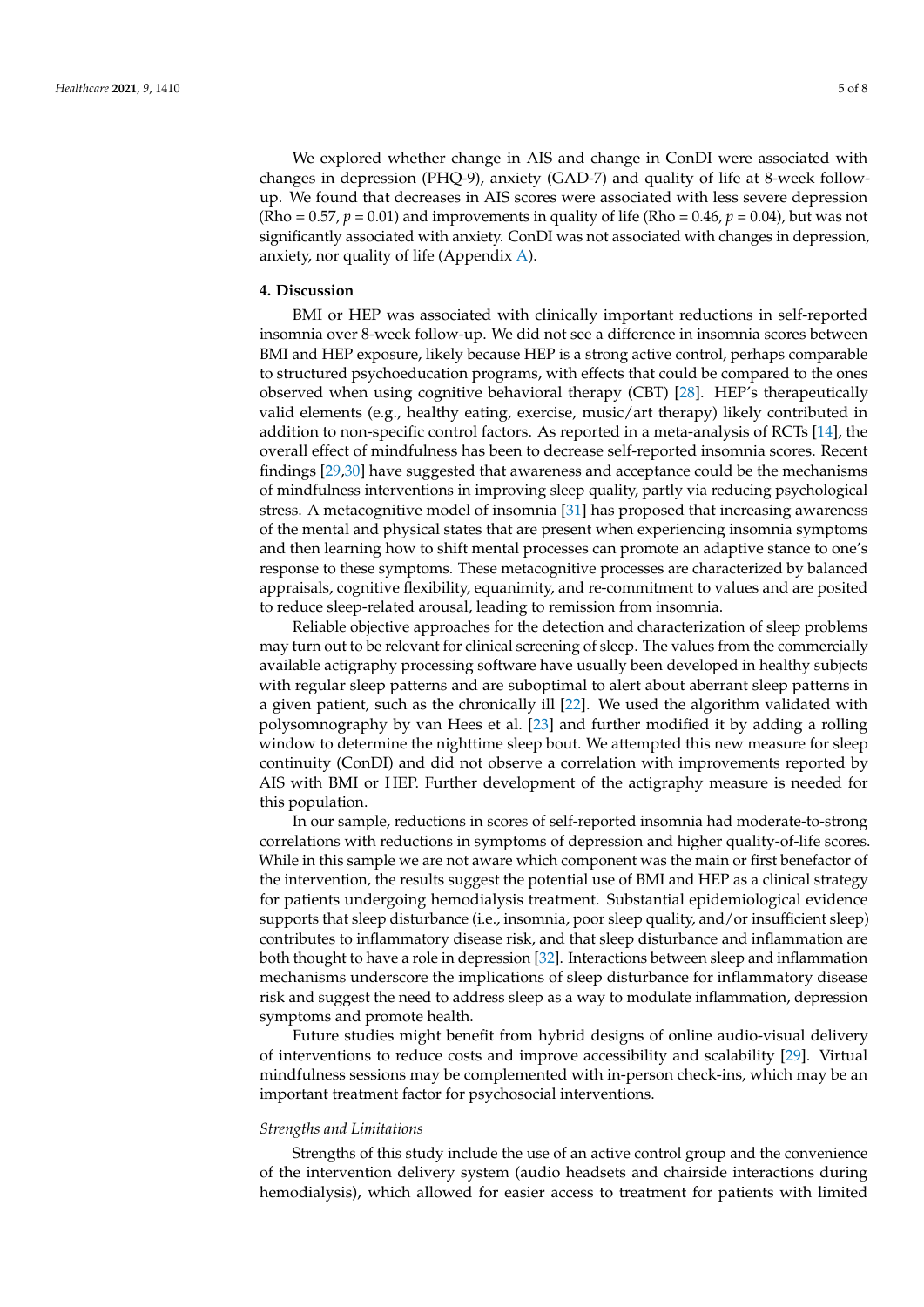mobility and energy. Our study was limited by (1) a small sample size, (2) the lack of control for bias introduced by participants' differences in detailed clinical and laboratory status, and (3) the lack of measure of dispositional mindfulness.

Future studies might benefit from the use of hybrid designs of online audio-visual delivery of interventions expand scalability, accessibility, and lower costs.

#### **5. Conclusions**

Brief Mindfulness Intervention and Health Education Programs may be helpful interventions to improve insomnia in hemodialysis patients experiencing depression and/or anxiety symptoms. Improvements in insomnia scores appear to be associated with improvements in depression symptoms and quality of life. The limitations encountered with using additional pharmacotherapy in a population that already struggles with polypharmacy and the resource intensiveness of traditional individual psychotherapy might be overcome by BMI and HEP, which may be effective, scalable, and cost-efficient alternatives. Furthermore, their implementation by virtual/online methods might offer an interesting avenue to explore interventions for insomnia.

**Author Contributions:** Conceptualization and methodology: S.R. and M.N. (Marouane Nassim); analysis, data curation, draft preparation, and writing and editing: P.L. and R.N.; supervision, project administration and funding acquisition: S.R. Substantial contribution to the reparation, critical review, commentary and revision of the manuscript, P.L., R.N., M.N. (Marouane Nassim), H.N., E.S., E.D., M.N. (Marta Novak), I.M., E.T., A.P., A.A., R.S.S., Z.T., C.M.V., M.L., S.T.-P., O.L. and S.R. All authors have read and agreed to the published version of the manuscript.

**Funding:** This research was funded by The Fonds de Recherche du Québec.

**Institutional Review Board Statement:** The study was conducted according to the guidelines of the Declaration of Helsinki and approved by the Institutional Review Board of the Integrated Health and Social Services University Network for West-Central Montreal (protocol code MP-05-2018-828, 17-16, Date: 5 February 2019.

**Informed Consent Statement:** Informed consent was obtained from all subjects involved in the study.

**Data Availability Statement:** Individual participant data that underlie the results reported in this article, after deidentification, will be available immediately after publication with no end date, with investigators whose proposed use of the data has been approved by an independent review committee identified for this purpose. Proposals should be directed to soham.rej@mcgill.ca. To gain access, data requestors will need to sign a data access agreement.

**Acknowledgments:** We thank Marie-Line Caron for facilitating recruitment at the CHUM site. We also thank the dedicated dialysis nurses, physicians, and patient participants at the MUHC, JGH, and CHUM sites, without whom this study would not have been possible.

**Conflicts of Interest:** S.R. received funding from Satellite Healthcare and own shares in AIfred-Health. The remaining authors have no conflict to disclose.

#### <span id="page-6-0"></span>**Appendix A**

**Table A1.** Brief Mindfulness Intervention (BMI) and Health Enhancement Program (HEP).

| $(A1)$ Baseline Demographic and Clinical Characteristics $(n = 19)$ |                       |                  |                  |  |  |
|---------------------------------------------------------------------|-----------------------|------------------|------------------|--|--|
| Characteristic                                                      | Total Sample $n = 19$ | HEP $n = 7$      | BMI $n = 12$     |  |  |
| Demographic information                                             |                       |                  |                  |  |  |
| Female                                                              | $47\%$ (n = 9)        | $43\%$ (n = 3)   | $50\%$ (n = 6)   |  |  |
| Age                                                                 | 68.7 $(\pm 6.4)$      | 65.6 $(\pm 4.7)$ | 69.6 $(\pm 6.7)$ |  |  |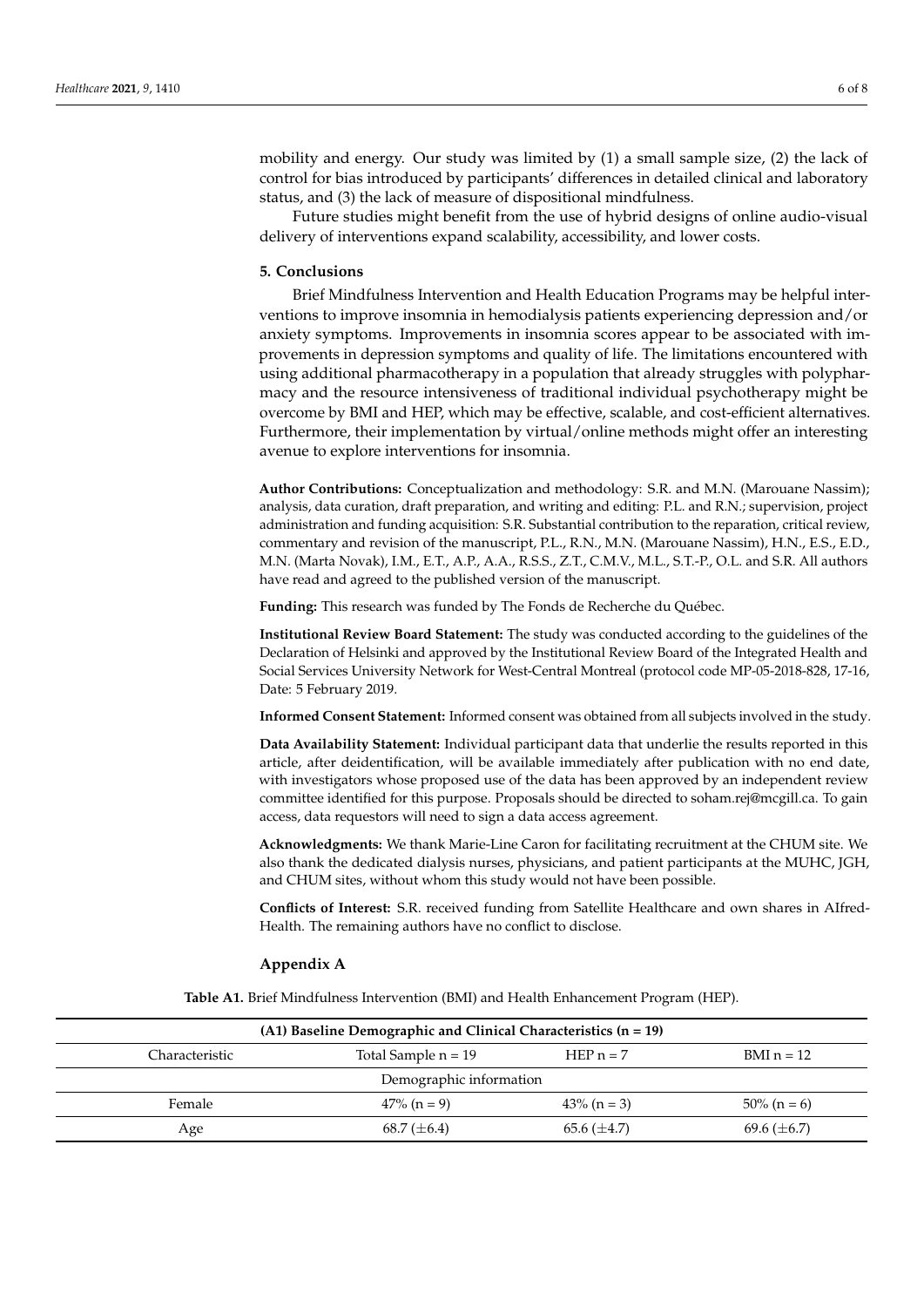| Education                                                  |                 |                 |                   |  |  |  |
|------------------------------------------------------------|-----------------|-----------------|-------------------|--|--|--|
| Elementary education                                       | $11\% (n = 2)$  | $0\%$ (n = 0)   | $20\% (n = 2)$    |  |  |  |
| High school                                                | $35\% (n = 6)$  | $57\%$ (n = 4)  | $20\%$ (n = 2)    |  |  |  |
| Collège d'enseignement general et<br>professionnel (CEGEP) | $5\%$ (n = 1)   | $0\%$ (n = 0)   | $10\%$ (n = 1)    |  |  |  |
| University                                                 | $47\%$ (n = 8)  | $43\% (n = 3)$  | $50\% (n = 5)$    |  |  |  |
| Living alone                                               | $38\% (n = 7)$  | $28\%$ (n = 2)  | $45\%$ (n = 5)    |  |  |  |
| Medical history                                            |                 |                 |                   |  |  |  |
| Number of years on dialysis                                | 5.1 $(\pm 4.4)$ | 7.7 $(\pm 4.6)$ | $3.5 \ (\pm 3.5)$ |  |  |  |
| History of depression                                      | $16\% (n = 3)$  | $0\%$ (n = 0)   | $25\%$ (n = 3)    |  |  |  |
| History of anxiety                                         | $5\%$ (n = 1)   | $0\%$ (n = 0)   | $8\%$ (n = 1)     |  |  |  |
| Median GAD-7 at baseline                                   | $7(n = 19)$     | $7(n=7)$        | $6.5$ (n = 12)    |  |  |  |
| Median PHQ-9 at baseline                                   | $9 (n = 19)$    | $11(n = 7)$     | $8(n = 12)$       |  |  |  |
| Median AIS at baseline                                     | $10 (n = 19)$   | $9(n=7)$        | $10(n = 12)$      |  |  |  |
| Median ConDI at baseline                                   | $0.5$ (n = 19)  | $0.6$ (n = 7)   | $0.5(n = 12)$     |  |  |  |

**Table A1.** *Cont.*

**(A2) Association of Quality of Sleep with Improvements in Depression, Anxiety, and Quality of Life. (AIS: Athens Insomnia Scale; ConDI: Consolidation of Sleep).**

|                                         | Change in PHQ           | Change in GAD7         | Change QoL             |
|-----------------------------------------|-------------------------|------------------------|------------------------|
| Change in AIS                           | $Rho = 0.57, p = 0.01$  | $Rho = 0.39, p = 0.09$ | $Rho = 0.46, p = 0.04$ |
| Change in median consolidation of sleep | $Rho = -0.02, p = 0.92$ | $Rho = 0.09, p = 0.7$  | $Rho = -0.09, p = 0.7$ |

## **References**

- <span id="page-7-0"></span>1. Davison, S.N.; Jassal, S.V. Supportive Care: Integration of Patient-Centered Kidney Care to Manage Symptoms and Geriatric Syndromes. *Clin. J. Am. Soc. Nephrol. CJASN* **2016**, *11*, 1882–1891. [\[CrossRef\]](http://doi.org/10.2215/CJN.01050116)
- <span id="page-7-1"></span>2. Sabbatini, M.; Minale, B.; Crispo, A.; Pisani, A.; Ragosta, A.; Esposito, R.; Andreucci, V.E. Insomnia in maintenance haemodialysis patients. *Nephrol. Dial. Transplant.* **2002**, *17*, 852–856. [\[CrossRef\]](http://doi.org/10.1093/ndt/17.5.852)
- <span id="page-7-2"></span>3. Novak, M.; Shapiro, C.M.; Mendelssohn, D.; Mucsi, I. Diagnosis and management of insomnia in dialysis patients. *Semin. Dial.* **2006**, *19*, 25–31. [\[CrossRef\]](http://doi.org/10.1111/j.1525-139X.2006.00116.x)
- <span id="page-7-3"></span>4. Maung, S.C.; El Sara, A.; Chapman, C.; Cohen, D.; Cukor, D. Sleep disorders and chronic kidney disease. *World J. Nephrol.* **2016**, *5*, 224–232. [\[CrossRef\]](http://doi.org/10.5527/wjn.v5.i3.224)
- <span id="page-7-4"></span>5. Masoumi, M.; Naini, A.E.; Aghaghazvini, R.; Amra, B.; Gholamrezaei, A. Sleep quality in patients on maintenance hemodialysis and peritoneal dialysis. *Int. J. Prev. Med.* **2013**, *4*, 165–172. [\[CrossRef\]](http://doi.org/10.1016/j.sleep.2015.02.181)
- <span id="page-7-5"></span>6. St. Peter, W.L. Management of Polypharmacy in Dialysis Patients. *Semin. Dial.* **2015**, *28*, 427–432. [\[CrossRef\]](http://doi.org/10.1111/sdi.12377)
- <span id="page-7-6"></span>7. Martinez-Cengotitabengoa, M.; Diaz-Gutierrez, M.J.; Besga, A.; Bermúdez-Ampudia, C.; López, P.; Rondon, M.B.; Stewart, D.E.; Perez, P.; Gutierrez, M.; Gonzalez-Pinto, A. Benzodiazepine prescriptions and falls in older men and women. *Rev. Psiquiatr. Salud Ment.* **2018**, *11*, 12–18. [\[CrossRef\]](http://doi.org/10.1016/j.rpsm.2017.01.004) [\[PubMed\]](http://www.ncbi.nlm.nih.gov/pubmed/28259477)
- <span id="page-7-7"></span>8. Gu, J.; Strauss, C.; Bond, R.; Cavanagh, K. How do mindfulness-based cognitive therapy and mindfulness-based stress reduction improve mental health and wellbeing? A systematic review and meta-analysis of mediation studies. *Clin. Psychol. Rev.* **2015**, *37*, 1–12. [\[CrossRef\]](http://doi.org/10.1016/j.cpr.2015.01.006) [\[PubMed\]](http://www.ncbi.nlm.nih.gov/pubmed/25689576)
- 9. Grossman, P.; Niemann, L.; Schmidt, S.; Walach, H. Mindfulness-based stress reduction and health benefits. A meta-analysis. *J. Psychosom. Res.* **2004**, *57*, 35–43. [\[CrossRef\]](http://doi.org/10.1016/S0022-3999(03)00573-7)
- 10. González-Valero, G.; Zurita-Ortega, F.; Ubago-Jiménez, J.L.; Puertas-Molero, P. Use of Meditation and Cognitive Behavioral Therapies for the Treatment of Stress, Depression and Anxiety in Students. A Systematic Review and Meta-Analysis. *Int. J. Environ. Res. Public Health* **2019**, *16*, 4394. [\[CrossRef\]](http://doi.org/10.3390/ijerph16224394) [\[PubMed\]](http://www.ncbi.nlm.nih.gov/pubmed/31717682)
- 11. Pascoe, M.C.; Thompson, D.R.; Jenkins, Z.M.; Ski, C.F. Mindfulness mediates the physiological markers of stress: Systematic review and meta-analysis. *J. Psychiatr. Res.* **2017**, *95*, 156–178. [\[CrossRef\]](http://doi.org/10.1016/j.jpsychires.2017.08.004)
- <span id="page-7-8"></span>12. Ong, J.C.; Moore, C. What do we really know about mindfulness and sleep health? *Curr. Opin. Psychol.* **2020**, *34*, 18–22. [\[CrossRef\]](http://doi.org/10.1016/j.copsyc.2019.08.020) [\[PubMed\]](http://www.ncbi.nlm.nih.gov/pubmed/31539830)
- <span id="page-7-9"></span>13. Rusch, H.L.; Rosario, M.; Levison, L.M.; Olivera, A.; Livingston, W.S.; Wu, T.; Gill, J.M. The effect of mindfulness meditation on sleep quality: A systematic review and meta-analysis of randomized controlled trials. *Ann. N. Y. Acad. Sci.* **2019**, *1445*, 5–16. [\[CrossRef\]](http://doi.org/10.1111/nyas.13996) [\[PubMed\]](http://www.ncbi.nlm.nih.gov/pubmed/30575050)